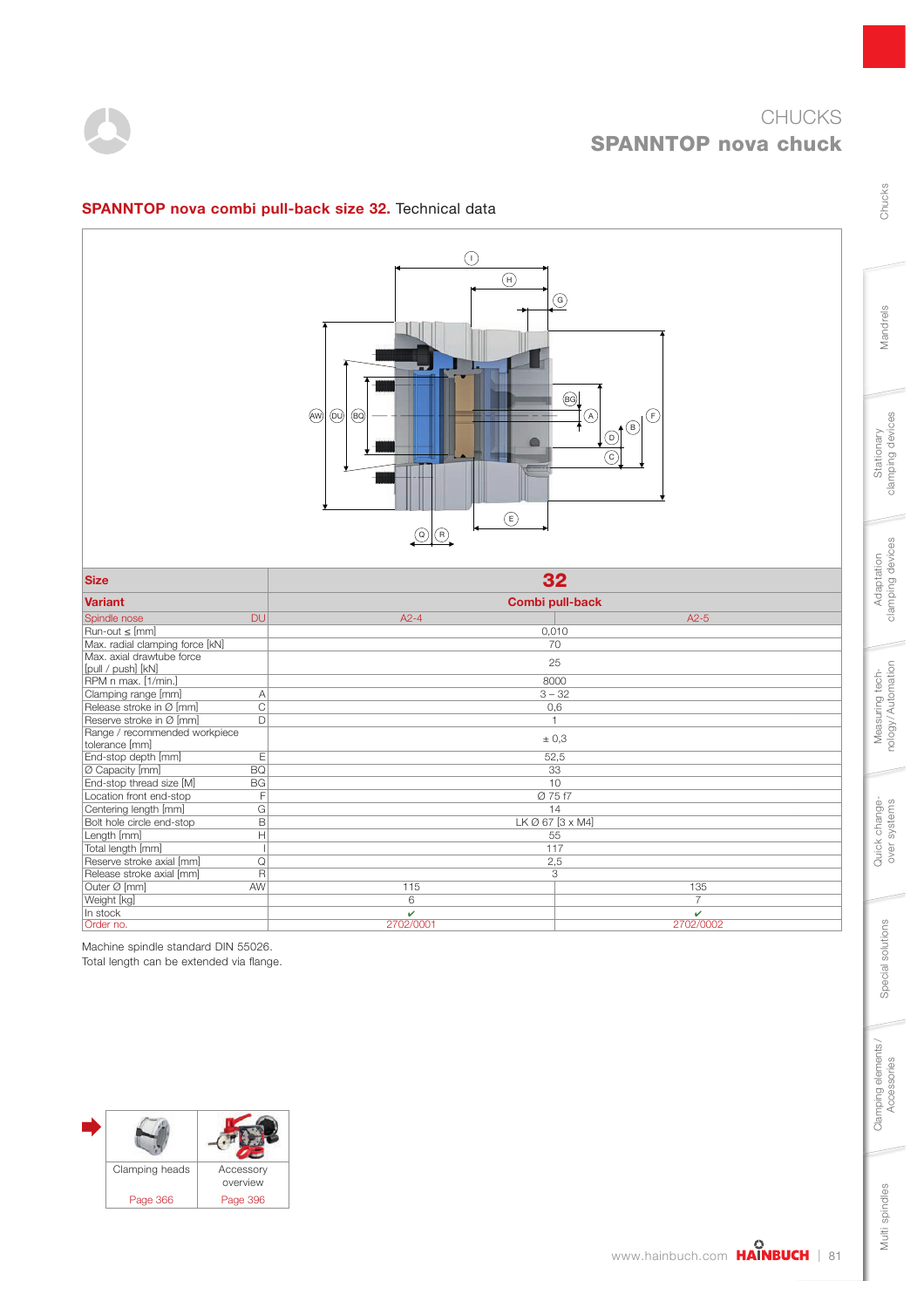

Order no. 2702/0025 2702/0003 2702/0004 2702/0014 2702/0015

### SPANNTOP nova combi pull-back size 42. Technical data

Machine spindle standard DIN 55026.

Total length can be extended via flange.

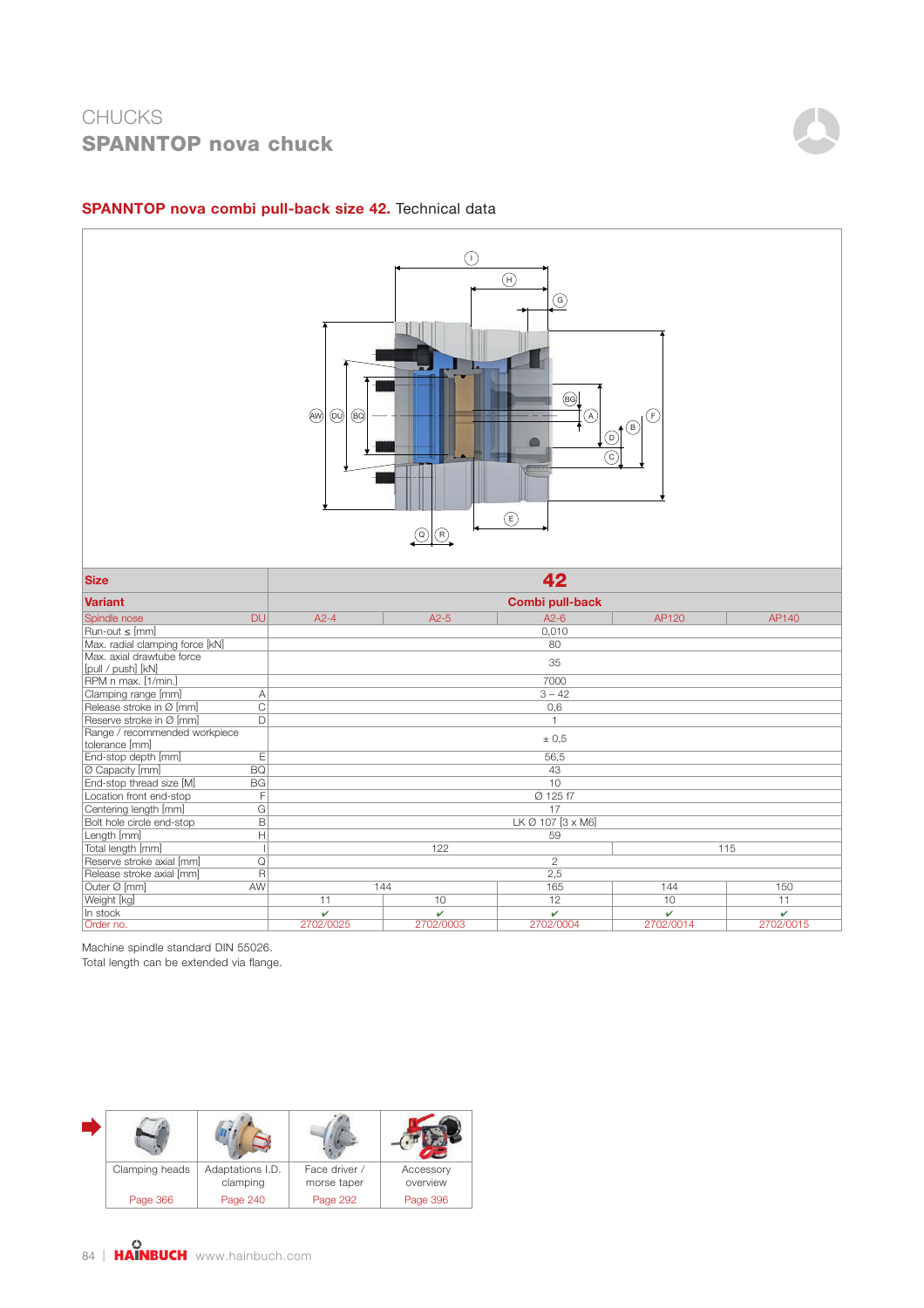



#### SPANNTOP nova combi pull-back size 52. Technical data

| <b>Size</b>                     | 52              |                          |                        |     |  |  |  |  |
|---------------------------------|-----------------|--------------------------|------------------------|-----|--|--|--|--|
| <b>Variant</b>                  | Combi pull-back |                          |                        |     |  |  |  |  |
| <b>DU</b><br>Spindle nose       | $A2-5$          | $A2-6$<br>AP140<br>AP120 |                        |     |  |  |  |  |
| $Run-out \leq [mm]$             |                 | 0,010                    |                        |     |  |  |  |  |
| Max. radial clamping force [kN] |                 | 94                       |                        |     |  |  |  |  |
| Max. axial drawtube force       |                 | 40                       |                        |     |  |  |  |  |
| [pull / push] [kN]              |                 |                          |                        |     |  |  |  |  |
| RPM n max. [1/min.]             |                 | 7000                     |                        |     |  |  |  |  |
| Clamping range [mm]<br>Α        |                 | $3 - 52$                 |                        |     |  |  |  |  |
| C<br>Release stroke in Ø [mm]   |                 | 0,6                      |                        |     |  |  |  |  |
| Reserve stroke in Ø [mm]<br>D   |                 |                          |                        |     |  |  |  |  |
| Range / recommended workpiece   |                 | ± 0.5                    |                        |     |  |  |  |  |
| tolerance [mm]                  |                 |                          |                        |     |  |  |  |  |
| E<br>End-stop depth [mm]        |                 | 56,5                     |                        |     |  |  |  |  |
| <b>BQ</b><br>Ø Capacity [mm]    |                 | 53                       |                        |     |  |  |  |  |
| End-stop thread size [M]<br>BG  |                 | 10                       |                        |     |  |  |  |  |
| Location front end-stop<br>F    |                 | Ø 125 f7                 |                        |     |  |  |  |  |
| Centering length [mm]<br>G      |                 | 17                       |                        |     |  |  |  |  |
| Bolt hole circle end-stop<br>B  |                 | LK Ø 107 [3 x M6]        |                        |     |  |  |  |  |
| Length [mm]<br>Н                |                 | 59                       |                        |     |  |  |  |  |
| Total length [mm]               | 122             |                          |                        | 115 |  |  |  |  |
| Reserve stroke axial [mm]<br>Q  |                 | $\mathbf{2}$             |                        |     |  |  |  |  |
| Release stroke axial [mm]<br>R  |                 | 2,5                      |                        |     |  |  |  |  |
| Outer Ø [mm]<br>AW              | 144             | 165                      | 144                    | 150 |  |  |  |  |
| Weight [kg]                     | 10              | 12                       |                        | 10  |  |  |  |  |
| In stock                        | ✓               | v                        | v                      | v   |  |  |  |  |
| Order no.                       | 2702/0005       | 2702/0006                | 2702/0016<br>2702/0017 |     |  |  |  |  |

Machine spindle standard DIN 55026. Total length can be extended via flange.

| Clamping heads | Adaptations I.D.<br>clamping | Face driver /<br>morse taper | Magnet module | Accessory<br>overview |  |
|----------------|------------------------------|------------------------------|---------------|-----------------------|--|
| Page 366       | Page 240                     | Page 292                     | Page 300      | Page 396              |  |

Mandrels

Chucks

Multi spindles

Multi spindles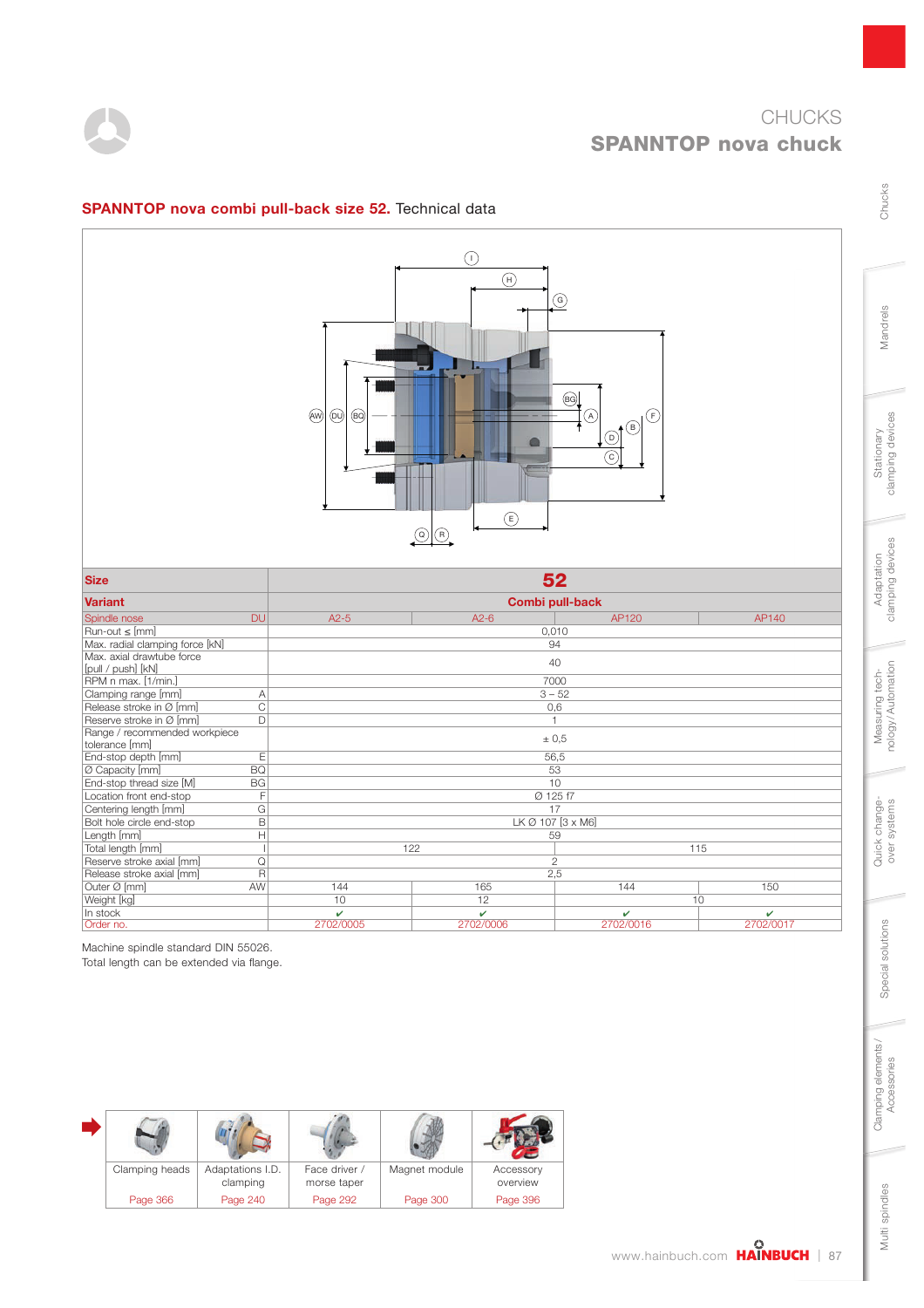

Outer Ø [mm] AW | 160 | 165 | 210 | 160 184 Weight [kg] | 13,5 | 13 | 18,5 | 12,5 14 In stock the contract of the contract of the contract of the contract of the contract of the contract of the contract of the contract of the contract of the contract of the contract of the contract of the contract of the Order no. 2702/0007 2702/0008 2702/0009 2702/0018 2702/0019 2702/0020

#### SPANNTOP nova combi pull-back size 65. Technical data

Machine spindle standard DIN 55026.

Total length can be extended via flange.

| Clamping heads | Adaptations I.D.<br>clamping | Adaptations jaw<br>clamping | Face driver /<br>morse taper | Magnet module | Accessory<br>overview |
|----------------|------------------------------|-----------------------------|------------------------------|---------------|-----------------------|
| Page 366       | Page 240                     | Page 286                    | Page 292                     | Page 300      | Page 396              |

Reserve stroke axial [mm] Q 2<br>
Release stroke axial [mm] R 2 Release stroke axial [mm]  $R$   $R$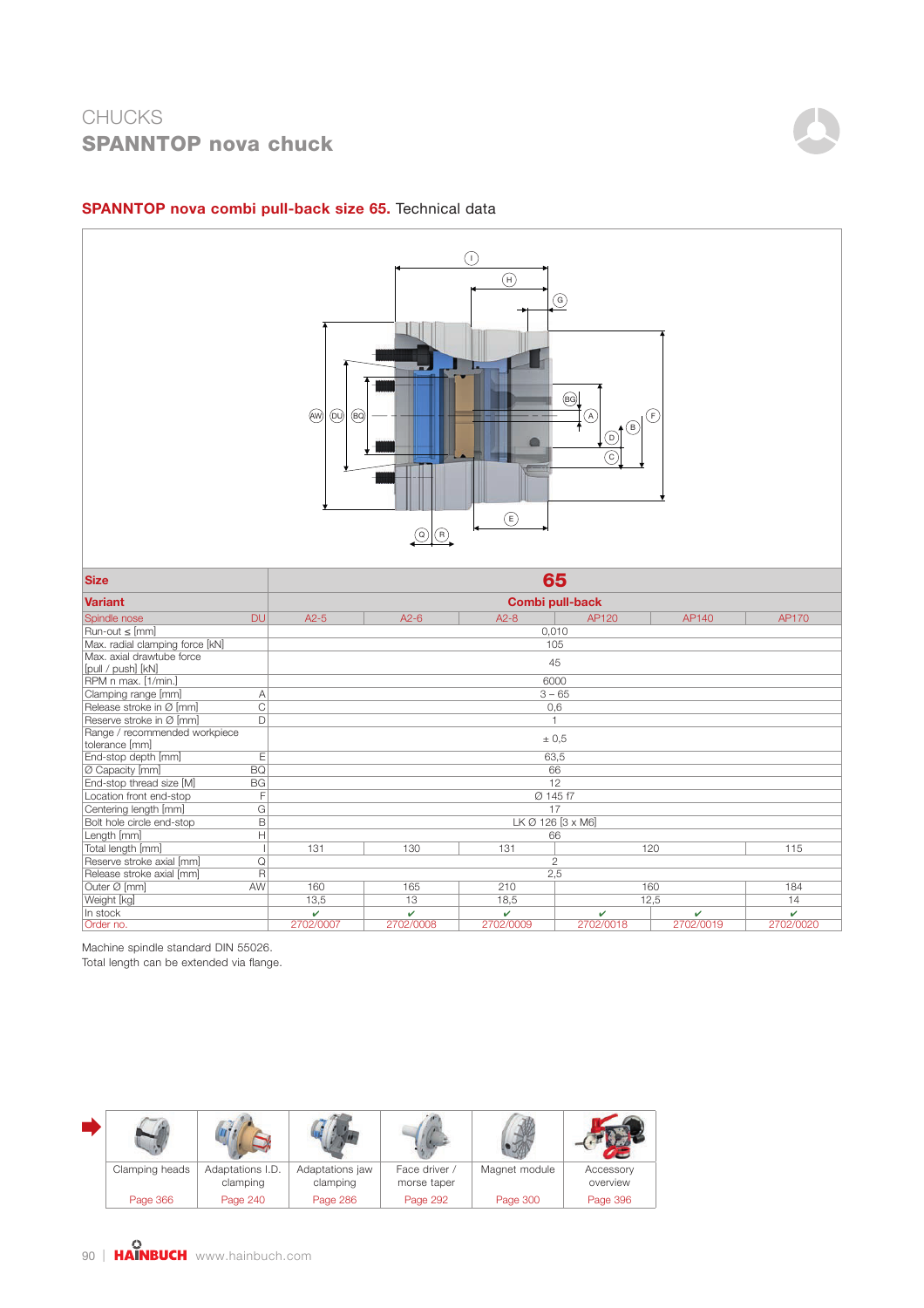

Chucks

Mandrels

Stationary<br>clamping devices

Adaptation<br>clamping devices

Measuring tech-<br>nology/Automation

Quick change-<br>over systems

Special solutions

Special solutions

Clamping elements/<br>Accessories



### SPANNTOP nova combi pull-back size 80. Technical data

| <b>Size</b>                                     |                 |           | 80                |           |           |
|-------------------------------------------------|-----------------|-----------|-------------------|-----------|-----------|
| <b>Variant</b>                                  | Combi pull-back |           |                   |           |           |
| <b>DU</b><br>Spindle nose                       | $A2-5$          | $A2-6$    | $A2 - 8$          | AP170     | AP220     |
| $Run-out \leq [mm]$                             |                 |           | 0,010             |           |           |
| Max. radial clamping force [kN]                 |                 |           | 115               |           |           |
| Max. axial drawtube force<br>[pull / push] [kN] |                 |           | 50                |           |           |
| RPM n max. [1/min.]                             |                 |           | 5500              |           |           |
| Clamping range [mm]<br>Α                        |                 |           | $4 - 80$          |           |           |
| C<br>Release stroke in Ø [mm]                   |                 |           | 0,6               |           |           |
| Reserve stroke in Ø [mm]<br>D                   |                 |           | $\overline{1}$    |           |           |
| Range / recommended workpiece<br>tolerance [mm] |                 |           | ± 0.5             |           |           |
| E<br>End-stop depth [mm]                        |                 |           | 63,5              |           |           |
| <b>BO</b><br>Ø Capacity [mm]                    |                 |           | 81                |           |           |
| End-stop thread size [M]<br><b>BG</b>           |                 |           | 12                |           |           |
| Location front end-stop<br>F                    |                 |           | Ø 160 f7          |           |           |
| G<br>Centering length [mm]                      |                 |           | 17                |           |           |
| B<br>Bolt hole circle end-stop                  |                 |           | LK Ø 139 [3 x M6] |           |           |
| Length [mm]<br>Н                                |                 |           | 66                |           |           |
| Total length [mm]                               | 134             | 135       | 140               | 135       | 148       |
| Reserve stroke axial [mm]<br>Q                  |                 |           | $\overline{2}$    |           |           |
| Release stroke axial [mm]<br>$\overline{R}$     |                 |           | 2,5               |           |           |
| Outer Ø [mm]<br>AW                              |                 | 180       | 210               | 180       | 235       |
| Weight [kg]                                     | 17              | 16        | 21                | 17        |           |
| In stock                                        | v               | v         | v                 | v         | v         |
| Order no.                                       | 2702/0054       | 2702/0010 | 2702/0011         | 2702/0021 | 2702/0022 |

Machine spindle standard DIN 55026.

Total length can be extended via flange.

| Clamping heads | Adaptations I.D.<br>clamping | Adaptations jaw<br>clamping | Face driver /<br>morse taper | Magnet module | Accessory<br>overview |
|----------------|------------------------------|-----------------------------|------------------------------|---------------|-----------------------|
| Page 366       | Page 240                     | Page 286                    | Page 292                     | Page 300      | Page 396              |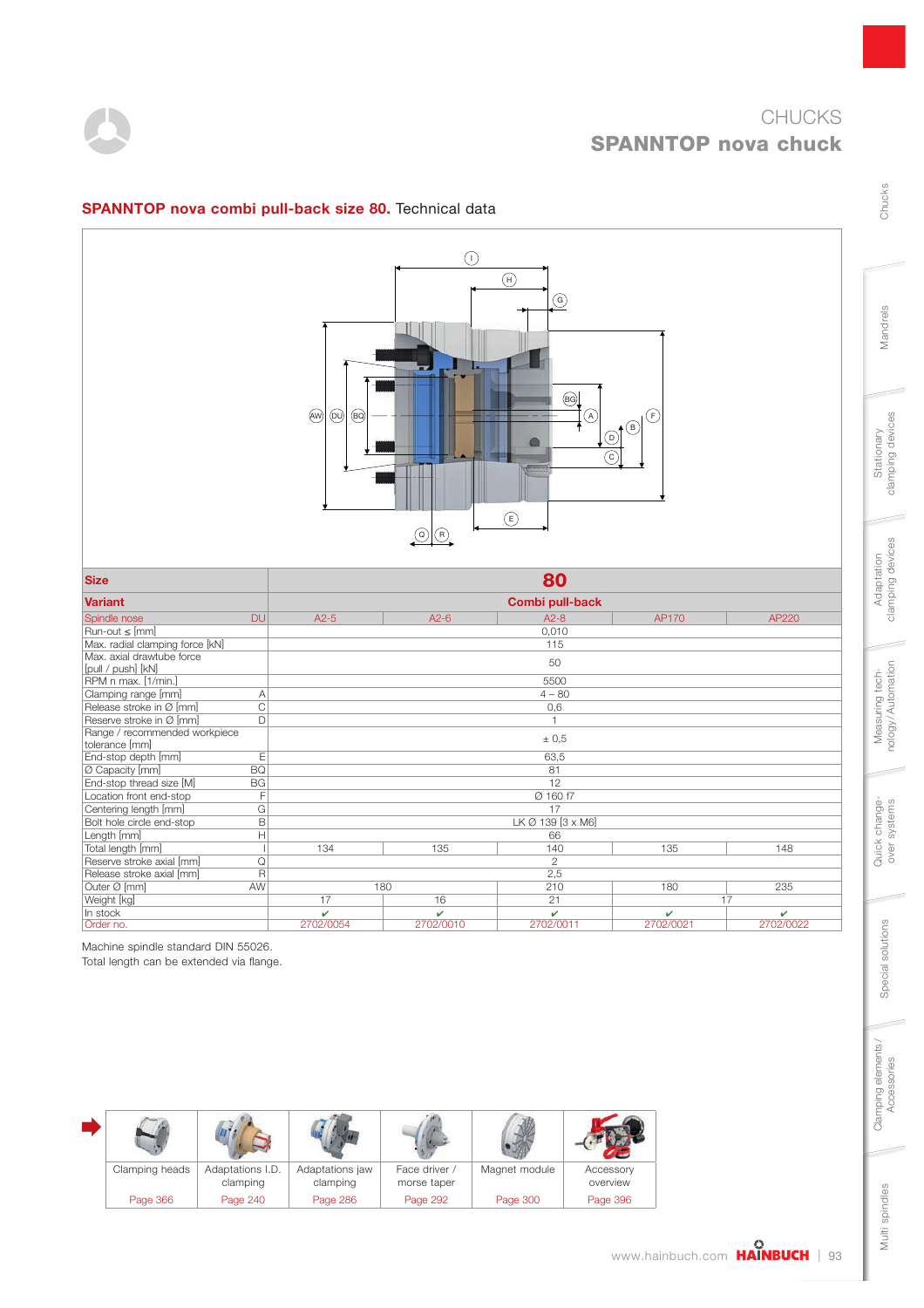

#### SPANNTOP nova combi pull-back size 100. Technical data

Outer Ø [mm] AW 235 280 235 240 Weight [kg] 33,5 33 43 35 In stock  $\checkmark$  , we have the following the following  $\checkmark$  , we have the following the following  $\checkmark$ Order no. 2702/0012 2702/0013 2702/0026 2702/0023 2702/0024

Reserve stroke axial [mm] Q 3 Release stroke axial [mm]  $R$   $R$  5

Machine spindle standard DIN 55026. Total length can be extended via flange.

| Clamping heads | Adaptations I.D.<br>clamping | Adaptations jaw<br>clamping | Face driver /<br>morse taper | Magnet module | Accessory<br>overview |
|----------------|------------------------------|-----------------------------|------------------------------|---------------|-----------------------|
| Page 366       | Page 240                     | Page 286                    | Page 292                     | Page 302      | Page 396              |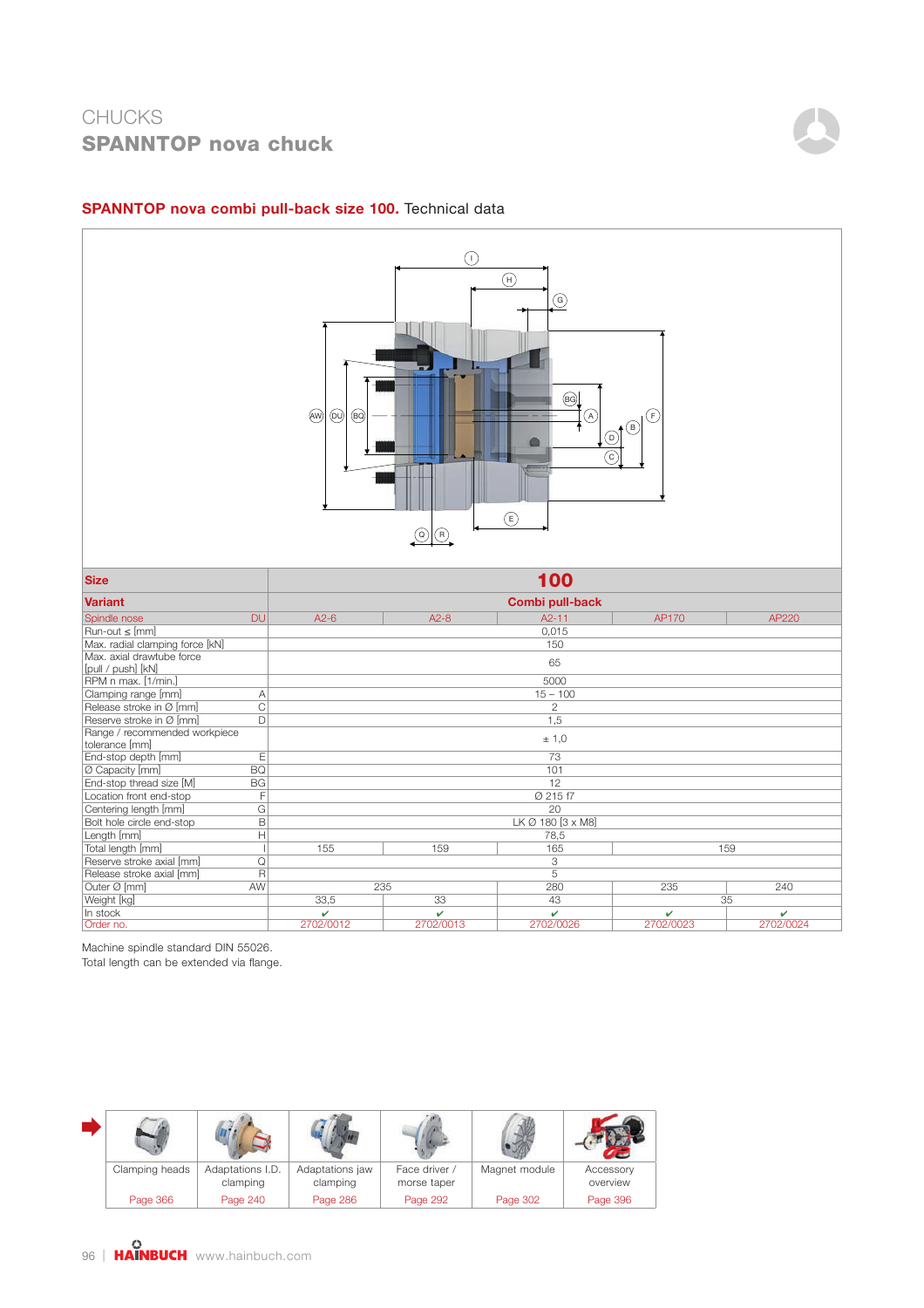



## SPANNTOP nova combi pull-back size 125. Technical data



| <b>Size</b>                              | 125       |                   |                        |           |           |
|------------------------------------------|-----------|-------------------|------------------------|-----------|-----------|
| <b>Variant</b>                           |           |                   | <b>Combi pull-back</b> |           |           |
| <b>DU</b><br>Spindle nose                | $A2-6$    | $A2-8$            | $A2 - 11$              | AP170     | AP220     |
| Run-out ≤ [mm]                           |           |                   | 0.020                  |           |           |
| Max. radial clamping force [kN]          |           |                   | 165                    |           |           |
| Max, axial drawtube force                |           |                   | 70                     |           |           |
| [pull / push] [kN]                       |           |                   |                        |           |           |
| RPM n max. [1/min.]                      |           |                   | 3200                   |           |           |
| Clamping range [mm]<br>$\overline{A}$    |           |                   | $25 - 125$             |           |           |
| $\mathsf{C}$<br>Release stroke in Ø [mm] |           |                   | 2,5                    |           |           |
| Reserve stroke in Ø [mm]<br>D            |           |                   | 2,5                    |           |           |
| Range / recommended workpiece            |           |                   | ± 1,0                  |           |           |
| tolerance [mm]                           |           |                   |                        |           |           |
| End-stop depth [mm]<br>E                 |           |                   | 87,5                   |           |           |
| Ø Capacity [mm]<br><b>BQ</b>             |           |                   | 127,5                  |           |           |
| End-stop thread size [M]<br><b>BG</b>    |           |                   | 12                     |           |           |
| Location front end-stop                  | F         |                   | Ø 221,5f7              |           |           |
| G<br>Centering length [mm]               |           |                   | 20                     |           |           |
| B<br>Bolt hole circle end-stop           |           |                   | LK Ø 208,5 [6 x M8]    |           |           |
| $\mathsf{H}$<br>Length [mm]              |           |                   | 95                     |           |           |
| Length 2 [mm]<br><b>BS</b>               |           |                   | 64                     |           |           |
| Total length [mm]                        |           | 191               |                        | 185       | 190       |
| Reserve stroke axial [mm]<br>Q           |           |                   | 5                      |           |           |
| Release stroke axial [mm]<br>R           |           |                   | 6                      |           |           |
| Outer Ø [mm]<br>AW                       |           | 270<br>280<br>270 |                        |           |           |
| Outer Ø 2 [mm]<br>HD                     |           |                   | 258                    |           |           |
| Weight [kg]                              | 50        | 48                | 46                     | 49        | 47        |
| In stock                                 | v         | v                 | v                      | v         | v         |
| Order no.                                | 2702/0055 | 2702/0056         | 2702/0057              | 2702/0058 | 2702/0059 |

Machine spindle standard DIN 55026.

Total length can be extended via flange.



Chucks

Mandrels

Stationary<br>clamping devices

Adaptation<br>clamping devices

Measuring tech-<br>nology/Automation